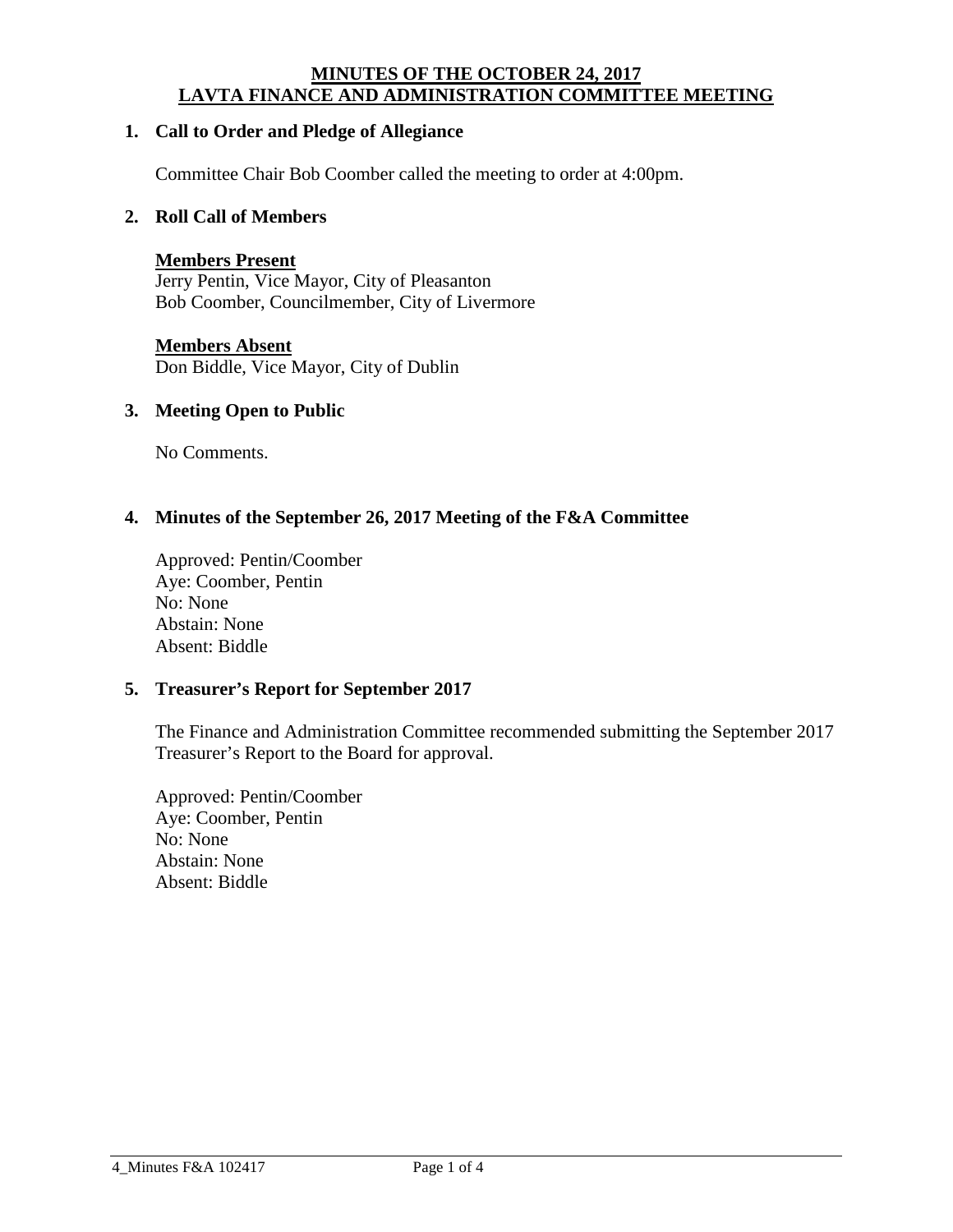# **6. Fiscal Year 2017 Comprehensive Annual Financial Report (CAFR)**

David Alvey of Maze and Associates highlighted select pages of the FY2017 Draft Comprehensive Annual Financial Report (CAFR) noting that there were no findings. The Finance and Administration Committee forwarded the Comprehensive Annual Financial Report (CAFR) for review and acceptance to the Board of Directors, prior to submitting the CAFR to the Government Financial Officers Association (GFOA) for award.

Approved: Pentin/Coomber Aye: Coomber, Pentin No: None Abstain: None Absent: Biddle

# **7. MOU with Central Contra Costa Transit Authority**

Staff provided the revised Memorandum of Understanding (MOU) with Central Contra Costa Transit Authority (CCCTA) to the Finance and Administration Committee. The Board directed staff to clarify that County Connection's contribution to the Shared Autonomous Vehicle (SAV) project (project management) was in-kind, and was not tied to funding that the Contra Costa Transportation Authority (CCTA) is receiving for their SAV/GoMentum project. Board members also requested a subcommittee be formed among the LAVTA and County Connection Boards to oversee the project. LAVTA confirmed that funding was not tied to funding CCTA receives for their SAV project. Rashidi Barnes is funded through CCCTA. Staff also discussed creating a steering committee comprised of two Board members from the respective governing bodies to oversee and provide guidance on the SAV project.

Vice Mayor Pentin stated that he sees the steering committee in the MOU and wanted to know if it should be codified in the Resolution. Staff responded that we will make sure the MOU and Resolution match.

The Finance and Administration Committee forwarded a recommendation to the Board of Directors to approve the MOU with Central Contra Costa Transit Authority and Resolution 33-2017.

Approved: Coomber/Pentin Aye: Coomber, Pentin No: None Abstain: None Absent: Biddle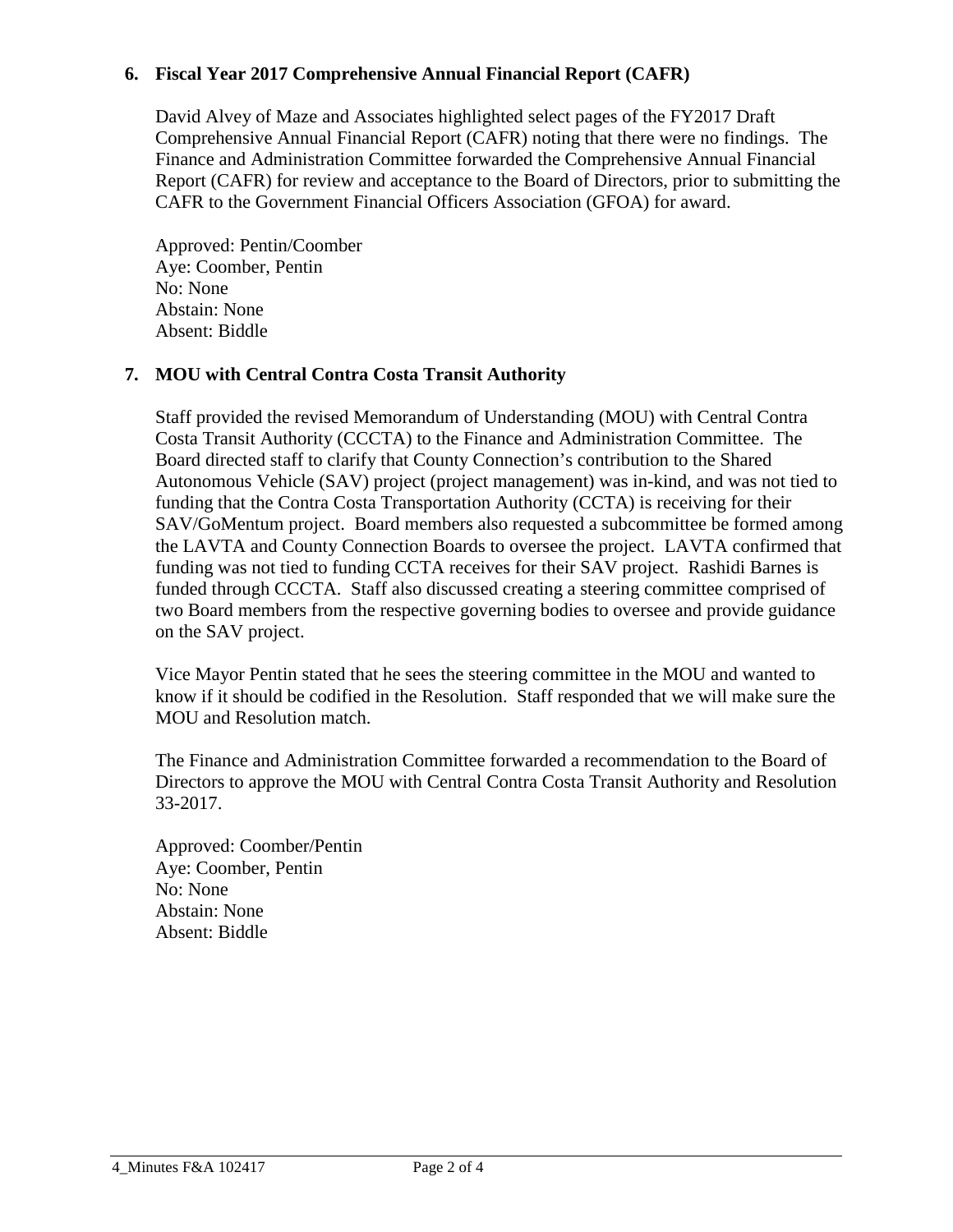## **8. Contract Award for Bus Shelter Demolition and Movement Project #2017-17**

Staff provided the Contract Award for Bus Demolition and Movement Project #2017-17 to the Finance and Administration Committee. On September 11, 2017 LAVTA's Board of Directors rejected all bids for LAVTA Bus Shelter Demolition and Movement Project 2017- 16 for being in excess of the budget available to implement the project and directed staff to re-scope the project and release a new solicitation for bids. On September 12, 2017, LAVTA released an Invitation for Bid (IFB) for qualified contractors to bid on the revised project plans and specifications developed by LAVTA's project engineer for the LAVTA Bus Shelter Demolition and Movement Project 2017-17. LAVTA received four proposals in accordance with the requirements established in the IFB. FBD Vanguard Construction, Inc. submitted the lowest bid and was found to be responsive and responsible by legal counsel and staff.

The Finance and Administration Committee forwarded a recommendation to the Board of Directors to: (1) award a contract to FBD Vanguard Construction, Inc., the lowest responsive and responsible bidder for the LAVTA Bus Shelter Demolition and Movement Project #2017-17, for a total contract award of \$416,174.00; (2) authorize the Executive Director to sign the contract and issue an NTP to FBD Vanguard Construction, Inc.; and (3) approve a 10% project contingency of \$41,617.40 to be used at the discretion of the Executive Director. Resolution 34-2017

Approved: Pentin/Coomber Aye: Coomber, Pentin No: None Abstain: None Absent: Biddle

# **9. Pleasanton Bus Rapid Transit Corridor Enhancement Project On-Call Task Order for Project Design and Engineering**

The Finance and Administration Committee forwarded a recommendation to the Board of Directors to approve Resolution 35-2017 to execute a task order contract with LAVTA's oncall contractor Kimley Horn and Associates, Inc., for a not-to-exceed amount of \$175,000 with a contingency amount of \$17,500 (10%) to be utilized at the discretion of the Executive Director.

Approved: Pentin/Coomber Aye: Coomber, Pentin No: None Abstain: None Absent: Biddle